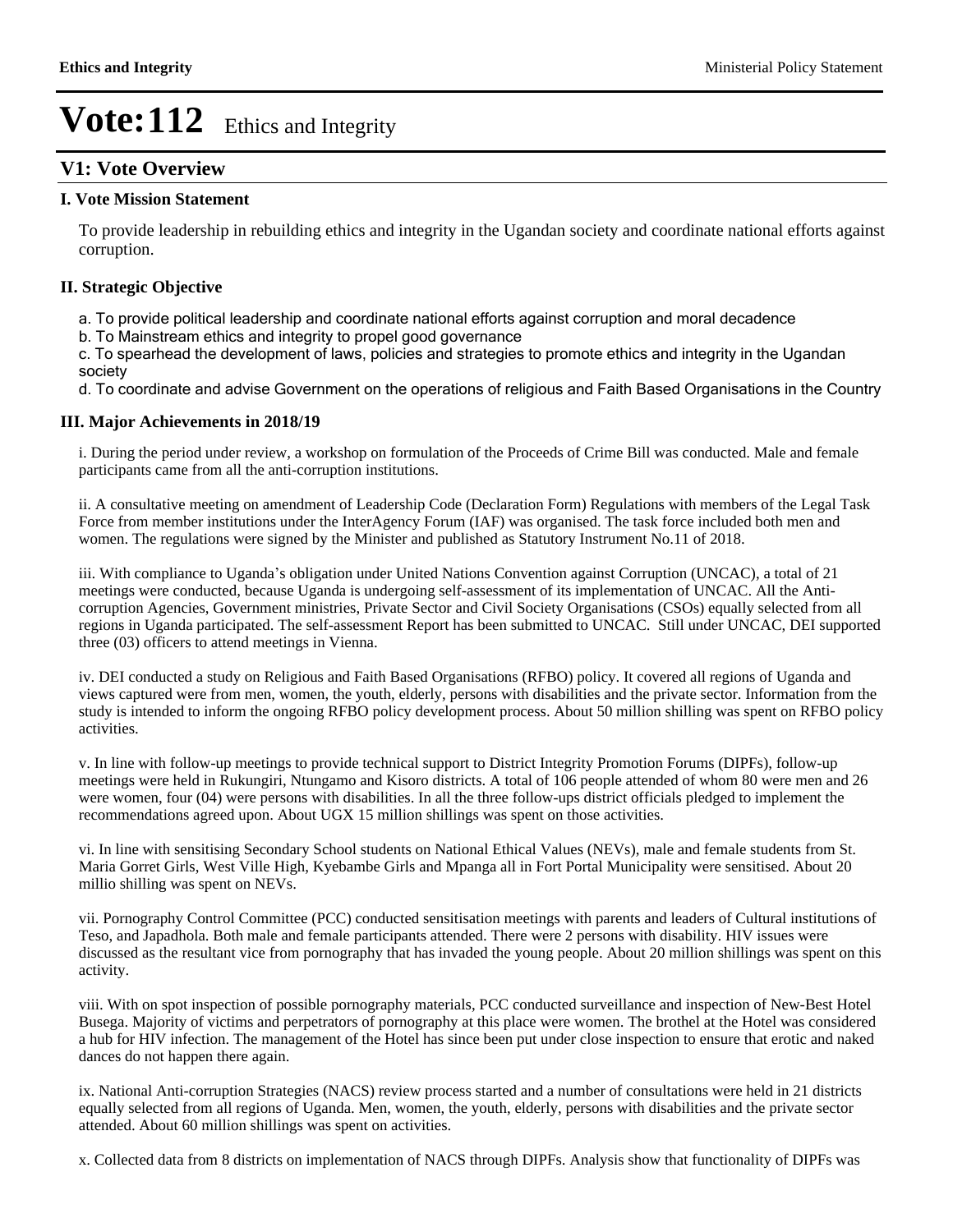being affected by lack of funds needed e.g. to facilitate DIPF meetings or carrying out joint operations such as joint monitoring. Data was collected from both men and women from local Governments equitably selected from all regions of Uganda. About 20 million shillings wan spent on data collection and management.

xi. Data was collected on mainstreaming of NEVs in teaching- learning of pupils in schools. The team established that behavior and performance of both teachers and children had improved since introduction of NEVs. The challenge identified was that these values were not publicized in the schools visited; schools requested DEI to provide reading materials on NEVs. Schools included Namunyumya Primary School and Karibu primary schools, both in Iganga district. Bright Parents Junior School, Lulwanda Children's Home School and Joshua Primary school in Mbale district. Male and female respondents were given equal opportunity in provision of the data. A total of 8 million was spent on that activity.

xii. Human Resource department continued filling the new organizational structure, it is now 51% filled. All qualified women and men from any district in Uganda and outside our country have equal chance of being recruited.

### **IV. Medium Term Plans**

1. In the medium term the Directorate for Ethics and Integrity (DEI) will continue with coordination of Anti-Corruption efforts in Uganda. Will implement National Anti-corruption Strategies (NACS) 2019-2024 in all regions in Uganda involving men, women, the youth, elderly and persons with disabilities.

2. DEI will continue promoting public participation of men, women, the youth, elderly and persons with disabilities in the fight against corruption and promoting public demand for accountable and transparent leadership. Will strengthen Anti-Corruption Public Private Partnership (ACPPP) aimed at strengthening collaboration between stakeholders involved in the anti-corruption crusade. DEI will enhance communication of Government efforts against corruption and offshoots of moral decadence. All Ugandans, men, women, the youth, elderly and persons with disabilities from all regions of Uganda will be involved.

3. The DEI will continue Promoting ethical conduct, accountability and effective leadership at the local government level through popularizing National Ethical Values (NEVs) in Public and private institutions of both girls and boys equally selected from all regions in Uganda. The Directorate will also ensure functionality of DIPFs. A bout UGX 150 million has been budgeted for NEVs activities.

4. DEI will continue strengthening the Legal and Policy framework such as completion of policy and legal framework for the coordination and monitoring of Religious and Faith based Organizations in Uganda. The policy will equally give direction to all Ugandans.

5. Pornography Control Committee (PCC) will continue its operations covering all regions of Uganda, targeting men, women, children, the elderly and persons with disabilities.

6. Leadership Code Tribunal will be set up and start its operations. Qualified Ugandans, men, women, the youth and persons with disabilities will have equal chance of being recruited and work with the Tribunal.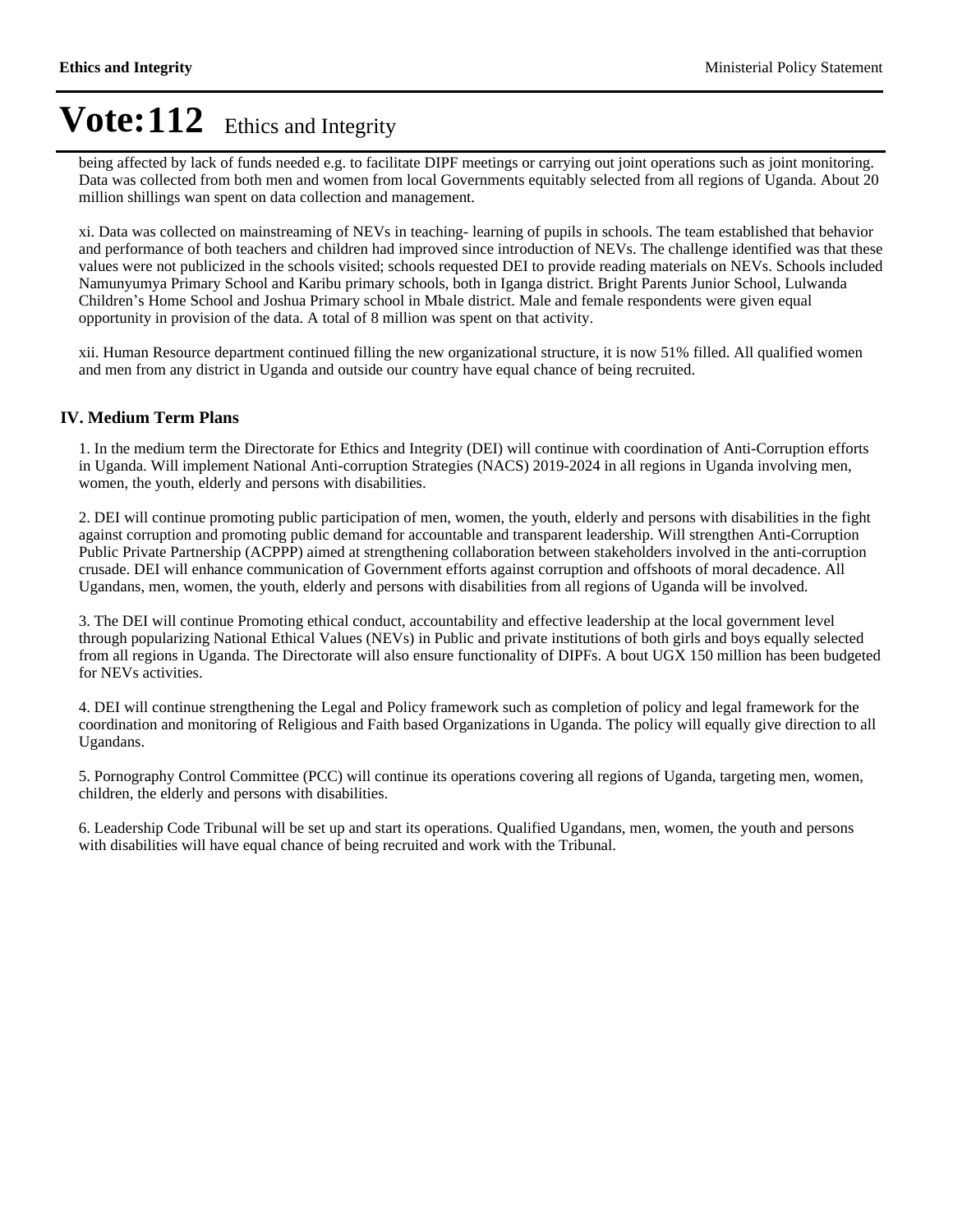## **V. Summary of Past Performance and Medium Term Budget Allocations**

**Table 5.1: Overview of Vote Expenditures (UShs Billion)**

|                                 |                                                      | 2018/19            |               |                                           |         |         |         | <b>MTEF Budget Projections</b> |         |
|---------------------------------|------------------------------------------------------|--------------------|---------------|-------------------------------------------|---------|---------|---------|--------------------------------|---------|
|                                 |                                                      | 2017/18<br>Outturn | <b>Budget</b> | <b>Approved Expenditure</b><br>by End Dec | 2019/20 | 2020/21 | 2021/22 | 2022/23                        | 2023/24 |
| <b>Recurrent</b>                | Wagel                                                | 0.766              | 0.908         | 0.363                                     | 2.584   | 2.713   | 2.848   | 2.991                          | 3.140   |
|                                 | Non Wage                                             | 4.958              | 4.033         | 1.841                                     | 4.021   | 4.624   | 5.549   | 6.658                          | 7.990   |
| Devt.                           | GoU                                                  | 0.211              | 0.211         | 0.000                                     | 0.211   | 0.253   | 0.253   | 0.253                          | 0.253   |
|                                 | Ext. Fin.                                            | 0.000              | 0.000         | 0.000                                     | 0.000   | 0.000   | 0.000   | 0.000                          | 0.000   |
|                                 | <b>GoU</b> Total                                     | 5.935              | 5.152         | 2.205                                     | 6.815   | 7.589   | 8.650   | 9.902                          | 11.383  |
| <b>Total GoU+Ext Fin (MTEF)</b> |                                                      | 5.935              | 5.152         | 2.205                                     | 6.815   | 7.589   | 8.650   | 9.902                          | 11.383  |
|                                 | Arrears                                              | 0.029              | 0.000         | 0.000                                     | 0.000   | 0.000   | 0.000   | 0.000                          | 0.000   |
|                                 | <b>Total Budget</b>                                  | 5.964              | 5.152         | 2.205                                     | 6.815   | 7.589   | 8.650   | 9.902                          | 11.383  |
|                                 | <b>A.I.A Total</b>                                   | N/A                | N/A           | N/A                                       | N/A     | N/A     | N/A     | N/A                            | N/A     |
|                                 | <b>Grand Total</b>                                   | 5.964              | 5.152         | 2.205                                     | 6.815   | 7.589   | 8.650   | 9.902                          | 11.383  |
|                                 | <b>Total Vote Budget</b><br><b>Excluding Arrears</b> | 5.935              | 5.152         | 2.205                                     | 6.815   | 7.589   | 8.650   | 9.902                          | 11.383  |

### **VI. Budget By Economic Clasification**

### **Table V6.1 2018/19 and 2019/20 Budget Allocations by Item**

|                                        |       | 2018/19 Approved Budget |            |              |       | 2019/20 Draft Estimates |            |              |
|----------------------------------------|-------|-------------------------|------------|--------------|-------|-------------------------|------------|--------------|
| <b>Billion Uganda Shillings</b>        | GoU   | Ext. Fin                | <b>AIA</b> | <b>Total</b> | GoU   | Ext. Fin                | <b>AIA</b> | <b>Total</b> |
| <b>Output Class: Outputs Provided</b>  | 4.942 | 0.000                   | 0.000      | 4.942        | 6.604 | 0.000                   | 0.000      | 6.604        |
| 211 Wages and Salaries                 | 1.613 | 0.000                   | 0.000      | 1.613        | 3.388 | 0.000                   | 0.000      | 3.388        |
| 212 Social Contributions               | 0.042 | 0.000                   | 0.000      | 0.042        | 0.046 | 0.000                   | 0.000      | 0.046        |
| 213 Other Employee Costs               | 0.191 | 0.000                   | 0.000      | 0.191        | 0.191 | 0.000                   | 0.000      | 0.191        |
| 221 General Expenses                   | 1.333 | 0.000                   | 0.000      | 1.333        | 1.283 | 0.000                   | 0.000      | 1.283        |
| 222 Communications                     | 0.092 | 0.000                   | 0.000      | 0.092        | 0.058 | 0.000                   | 0.000      | 0.058        |
| 223 Utility and Property Expenses      | 0.633 | 0.000                   | 0.000      | 0.633        | 0.678 | 0.000                   | 0.000      | 0.678        |
| 224 Supplies and Services              | 0.049 | 0.000                   | 0.000      | 0.049        | 0.049 | 0.000                   | 0.000      | 0.049        |
| 225 Professional Services              | 0.030 | 0.000                   | 0.000      | 0.030        | 0.050 | 0.000                   | 0.000      | 0.050        |
| 227 Travel and Transport               | 0.564 | 0.000                   | 0.000      | 0.564        | 0.702 | 0.000                   | 0.000      | 0.702        |
| 228 Maintenance                        | 0.393 | 0.000                   | 0.000      | 0.393        | 0.158 | 0.000                   | 0.000      | 0.158        |
| <b>Output Class: Capital Purchases</b> | 0.211 | 0.000                   | 0.000      | 0.211        | 0.211 | 0.000                   | 0.000      | 0.211        |
| <b>312 FIXED ASSETS</b>                | 0.211 | 0.000                   | 0.000      | 0.211        | 0.211 | 0.000                   | 0.000      | 0.211        |
| <b>Grand Total:</b>                    | 5.152 | 0.000                   | 0.000      | 5.152        | 6.815 | 0.000                   | 0.000      | 6.815        |
| <b>Total excluding Arrears</b>         | 5.152 | 0.000                   | 0.000      | 5.152        | 6.815 | 0.000                   | 0.000      | 6.815        |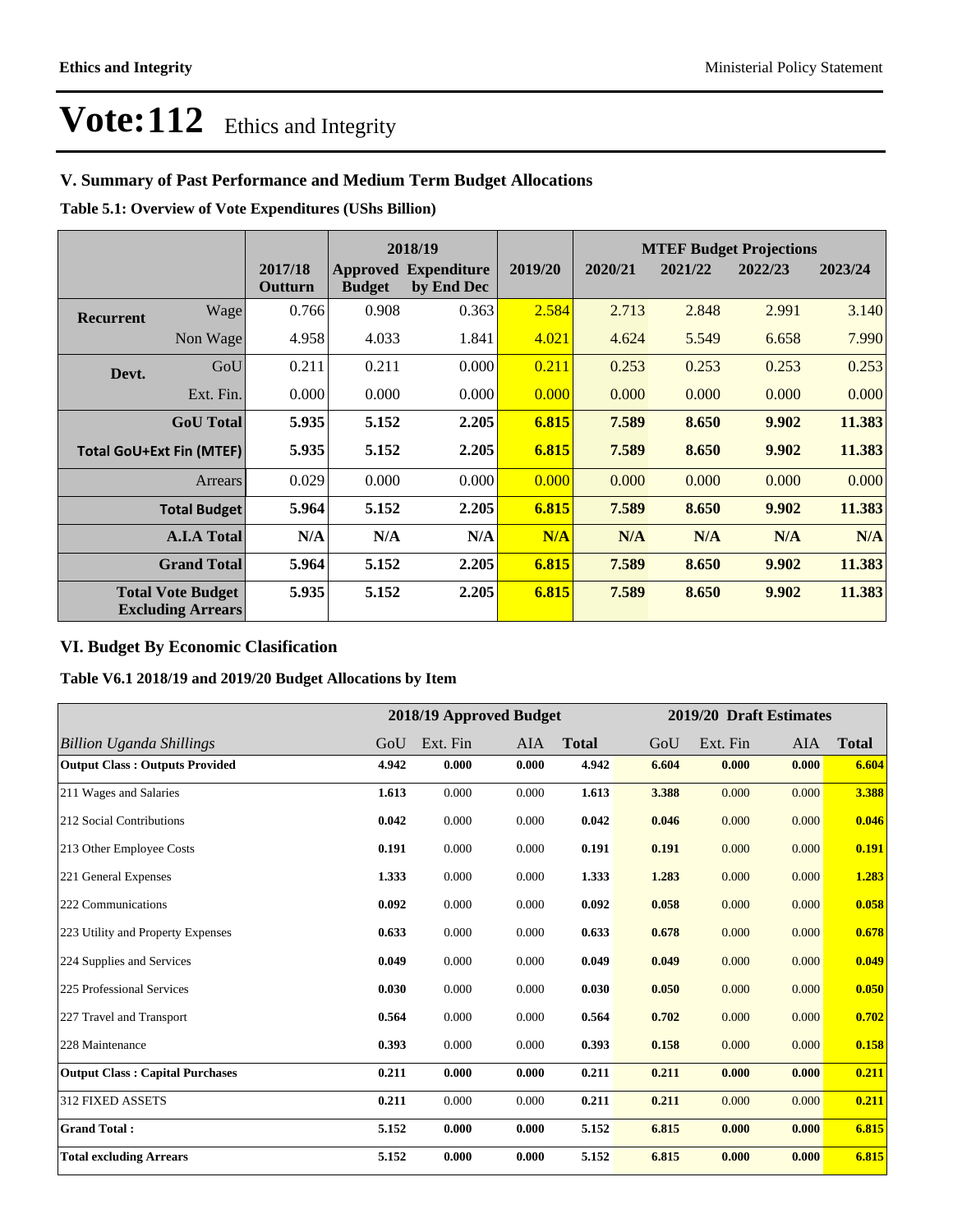### **VII. Budget By Programme And Subprogramme**

### **Table V7.1: Past Expenditure Outturns and Medium Term Projections by Programme and SubProgramme**

| <b>Billion Uganda shillings</b>                                  | FY 2018/19                          |                           |                                   | <b>Medium Term Projections</b>              |         |         |         |         |
|------------------------------------------------------------------|-------------------------------------|---------------------------|-----------------------------------|---------------------------------------------|---------|---------|---------|---------|
|                                                                  | <b>FY 2017/18</b><br><b>Outturn</b> | Approved<br><b>Budget</b> | <b>Spent By</b><br><b>End Dec</b> | 2019-20<br><b>Proposed</b><br><b>Budget</b> | 2020-21 | 2021-22 | 2022-23 | 2023-24 |
| 52 Ethics and Integrity                                          | 5.964                               | 5.152                     | 2.205                             | 6.815                                       | 7.589   | 8.650   | 9.902   | 11.383  |
| 01 General Administration and Support<br>Services                | 4.473                               | 3.302                     | 1.429                             | 4.879                                       | 5.578   | 3.450   | 4.470   | 5.114   |
| 02 Ethics                                                        | 0.514                               | 0.211                     | 0.086                             | 0.251                                       | 0.000   | 0.800   | 0.800   | 1.000   |
| 03 Law, Policy Formulation and<br>Dissemination                  | 0.463                               | 0.150                     | 0.075                             | 0.274                                       | 0.000   | 0.700   | 0.800   | 0.900   |
| 04 Internal Audit Department                                     | 0.040                               | 0.040                     | 0.020                             | 0.040                                       | 0.000   | 0.040   | 0.040   | 0.080   |
| 05 Religious Affairs                                             | 0.000                               | 0.360                     | 0.176                             | 0.400                                       | 0.000   | 0.360   | 0.400   | 0.400   |
| 06 Coordination of National Anti-Corruption<br>Strategies (NACS) | 0.264                               | 0.250                     | 0.115                             | 0.160                                       | 0.000   | 0.400   | 0.400   | 0.800   |
| 07 Pornography Control Committee (PCC)                           | 0.000                               | 0.629                     | 0.304                             | 0.600                                       | 0.000   | 0.800   | 0.800   | 0.800   |
| 1226 Support to Directorate of Ethics and<br>Integrity           | 0.211                               | 0.211                     | 0.000                             | 0.211                                       | 0.253   | 0.253   | 0.253   | 0.253   |
| <b>Total for the Vote</b>                                        | 5.964                               | 5.152                     | 2.205                             | 6.815                                       | 7.589   | 8.650   | 9.902   | 11.383  |
| <b>Total Excluding Arrears</b>                                   | 5.935                               | 5.152                     | 2.205                             | 6.815                                       | 7.589   | 8.650   | 9.902   | 11.383  |

### **VIII. Programme Performance and Medium Term Plans**

### **Table V8.1: Programme Outcome and Outcome Indicators ( Only applicable for FY 2019/20)**

| <b>Programme:</b>                                                                | 52 Ethics and Integrity                                                                                                            |  |         |         |         |  |  |  |  |
|----------------------------------------------------------------------------------|------------------------------------------------------------------------------------------------------------------------------------|--|---------|---------|---------|--|--|--|--|
| <b>Programme Objective</b>                                                       | 1. To provide political leadership and coordinate national efforts against corruption and moral decadence<br>in the whole country. |  |         |         |         |  |  |  |  |
|                                                                                  | 2. To mainstream ethics and integrity to propel good governance in across the country.                                             |  |         |         |         |  |  |  |  |
|                                                                                  | 3. To spearhead the development of laws, policies and strategies to promote ethics and integrity in the<br>Ugandan society.        |  |         |         |         |  |  |  |  |
|                                                                                  | 4. To coordinate and advise Government on the operations of religious and Faith Based Organisations in<br>the country.             |  |         |         |         |  |  |  |  |
| <b>Responsible Officer:</b>                                                      | <b>Permanent Secretary</b>                                                                                                         |  |         |         |         |  |  |  |  |
|                                                                                  | <b>Programme Outcome:</b> National Ethical Values (NEVs) mainstreamed in public                                                    |  |         |         |         |  |  |  |  |
|                                                                                  | <b>Sector Outcomes contributed to by the Programme Outcome</b>                                                                     |  |         |         |         |  |  |  |  |
| 1. Value for money in the management of public resources                         |                                                                                                                                    |  |         |         |         |  |  |  |  |
|                                                                                  | <b>Performance Targets</b>                                                                                                         |  |         |         |         |  |  |  |  |
|                                                                                  |                                                                                                                                    |  | 2019/20 | 2020/21 | 2021/22 |  |  |  |  |
| Projection<br>Projection<br><b>Baseline</b><br><b>Target</b><br><b>Base</b> year |                                                                                                                                    |  |         |         |         |  |  |  |  |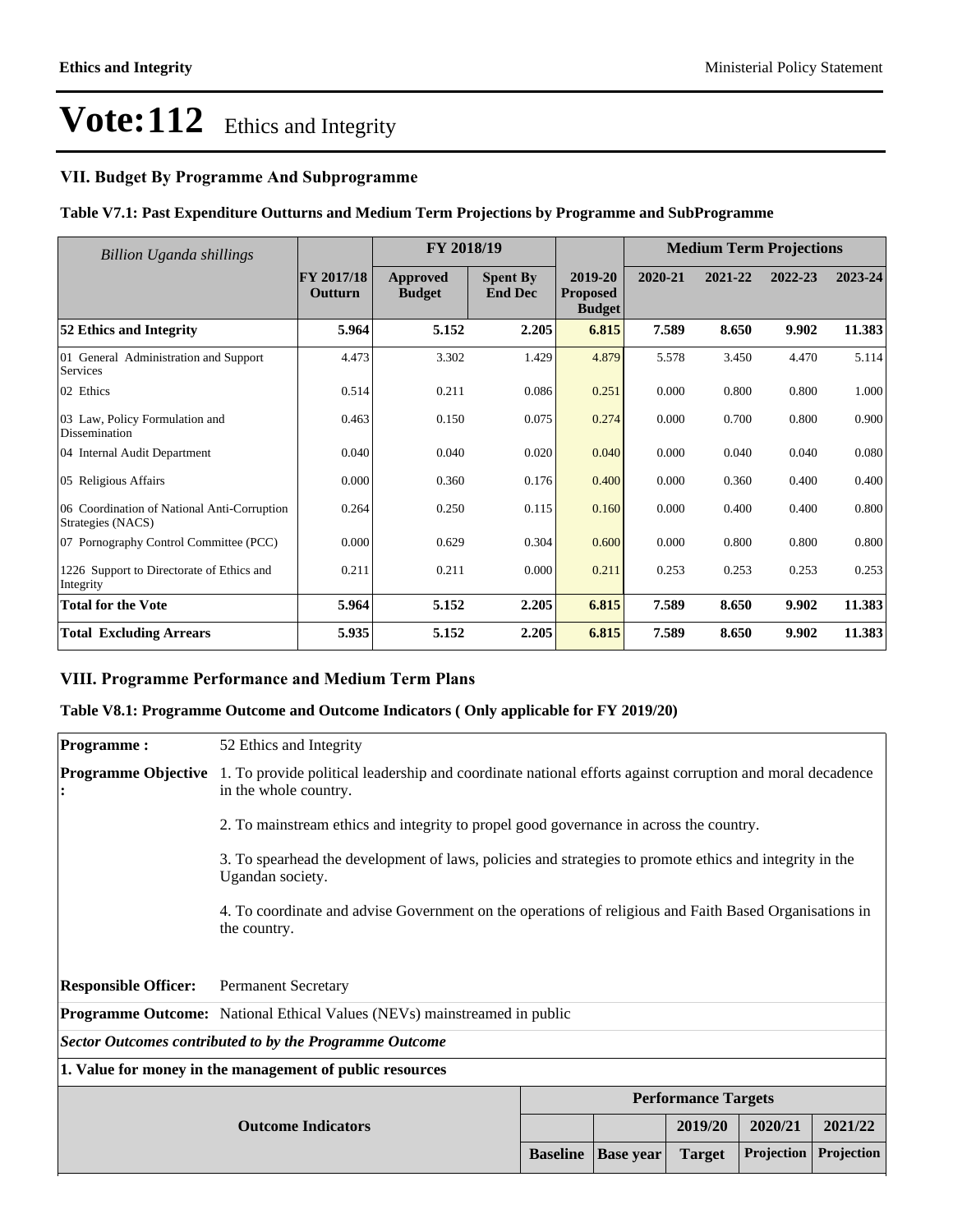| • Proportion of LGs with functional District Integrity Promotion Forum (DIPFs)                                                             | 65%                     | 85% | 100% |
|--------------------------------------------------------------------------------------------------------------------------------------------|-------------------------|-----|------|
| • Proportion of Primary Schools equitably selected from all regions of Uganda who have<br>mainstreamed NEVs in their activities            | 10%                     | 15% | 20%  |
| · Proportion of Secondary Schools equitably selected from all regions of Uganda who have<br>mainstreamed NEVs in their activities          | 10%                     | 14% | 18%  |
| SubProgramme: 01 General Administration and Support Services                                                                               |                         |     |      |
| <b>Output: 05 DEI Support Services</b>                                                                                                     |                         |     |      |
| No of final accounts made                                                                                                                  | 3                       | 3   | 3    |
| Level of implementation of the Vote Strategic Plan                                                                                         | 85%                     | 90% | 100% |
| <b>SubProgramme: 02 Ethics</b>                                                                                                             |                         |     |      |
| <b>Output: 02 Public education and awareness</b>                                                                                           |                         |     |      |
| No of Schools equitably selected from all regions in Uganda in which NEVs have been disseminated                                           | 40                      | 40  | 40   |
| No of Cultural Institutions involved in mainstreaming of NEVs                                                                              | 4                       | 4   | 4    |
| No of LGs where IEC Materials on NEVs are popularised                                                                                      | <b>157</b>              | 157 | 157  |
| No of media programs conducted                                                                                                             | 8                       | 8   | 8    |
| No of DIPF capacity building interventions conducted in all regions in Uganda                                                              | 6                       | 6   | 6    |
| SubProgramme: 03 Law, Policy Formulation and Dissemination                                                                                 |                         |     |      |
| Output: 01 Formulation and monitoring of Policies, laws and strategies                                                                     |                         |     |      |
| No. of dissemination workshops equitably conducted on anti-corruption Laws and policies                                                    | 8                       | 8   | 8    |
| No of consultative workshops equitably conducted in the development of Anti-corruption laws and policies                                   | 4                       | 4   |      |
| No.of sessions on implementation of Regional and International Legal Instruments participated in, taking<br>social inclusion into account. | $\overline{\mathbf{2}}$ | 2   | 2    |
| <b>SubProgramme: 04 Internal Audit Department</b>                                                                                          |                         |     |      |
| <b>Output: 09 Internal Management Controls</b>                                                                                             |                         |     |      |
| No. of Internal Audits reports prepared                                                                                                    | 4                       | 4   |      |
| <b>SubProgramme: 05 Religious Affairs</b>                                                                                                  |                         |     |      |
| <b>Output: 06 Harmonisation of Religious Organisations</b>                                                                                 |                         |     |      |
| % of Site developed (10 Year Development Plan)                                                                                             | 10%                     | 10% | 10%  |
| Data Management System in Place                                                                                                            | 50%                     | 50% | 50%  |
| Janani Luwum Day commemorated (Annually)                                                                                                   | 1                       | 1   | 1    |
| SubProgramme: 06 Coordination of National Anti-Corruption Strategies (NACS)                                                                |                         |     |      |
| <b>Output: 04 National Anti Corruption Strategy Coordinated</b>                                                                            |                         |     |      |
| No. of Reports                                                                                                                             | 4                       | 4   | 4    |
| No of gender and equity responsive Meetings of the IAF Technical Working Groups                                                            | <b>16</b>               | 16  | 16   |
|                                                                                                                                            |                         |     |      |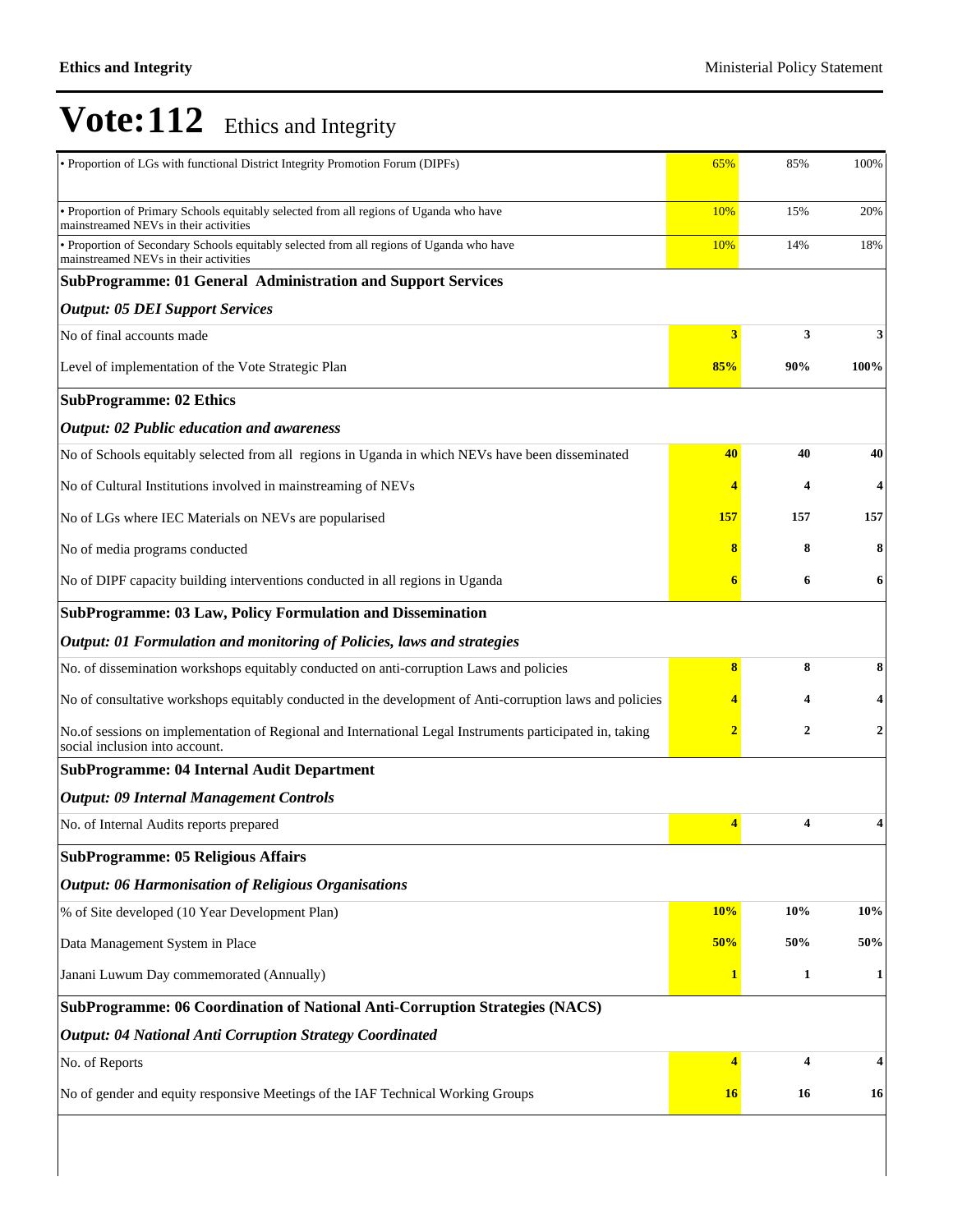| <b>SubProgramme: 07 Pornography Control Committee (PCC)</b>       |  |  |  |  |  |  |  |
|-------------------------------------------------------------------|--|--|--|--|--|--|--|
| <b>Output: 07 Elimination of Pornography</b>                      |  |  |  |  |  |  |  |
| No of public awareness campaigns<br>12                            |  |  |  |  |  |  |  |
| SubProgramme: 1226 Support to Directorate of Ethics and Integrity |  |  |  |  |  |  |  |
| <b>Output: 09 Internal Management Controls</b>                    |  |  |  |  |  |  |  |
| No. of Internal Audits reports prepared                           |  |  |  |  |  |  |  |

### **IX. Major Capital Investments And Changes In Resource Allocation**

### **Table 9.1: Major Capital Investment (Capital Purchases outputs over 0.5Billion)**

N/A

### **X. Vote Challenges and Plans To Improve Performance**

#### **Vote Challenges**

DEI faces a number of challenges. These include:

a) Inadequate budgetary provisions/Budget cuts and short falls. These affected implementation of planned activities in the work plan like

i. Sensitisation on National Ethical values (NEVs) in schools,

ii. Completion of RFBO policy;

iii. Implementation of some PCC activities

iv. Commemoration of St. Janani Luwum day

b) Lack of a facility at DEI where breast feeding mothers can keep their babies during working hours

c) Lack of appreciation of the importance of mainstreaming Gender and Equity (G&E) in DEI activities

#### **Plans to improve Vote Performance**

1. Continuously engaging with Ministry of Finance, Planning and Economic Development (MFPED) for additional resources 2. Engaging CSOs (involved in the anti-corruption crusade) and cultural institutions in rebuilding morals in the fight against corruption

3. Reprioritising of scarce resources during the planning and execution process

4. Developed a discussion paper with proposals on how to fill vacant posts.

5. Engage management at DEI to create a facility for breast feeding mothers

6. Sensitise staff on the importance of mainstreaming G&E issues in DEI activities.

### **XI Off Budget Support**

### **Table 11.1 Off-Budget Support by Sub-Programme**

N/A

### **XII. Vote Cross Cutting Policy And Other Budgetary Issues**

**Table 12.1: Cross- Cutting Policy Issues**

**Issue Type: HIV/AIDS**

| $\vert$ Objective : | To increase awareness about the dangers of HIV/AIDS at DEI work place and within the public, |
|---------------------|----------------------------------------------------------------------------------------------|
|                     | involving men, women and persons with disabilities.                                          |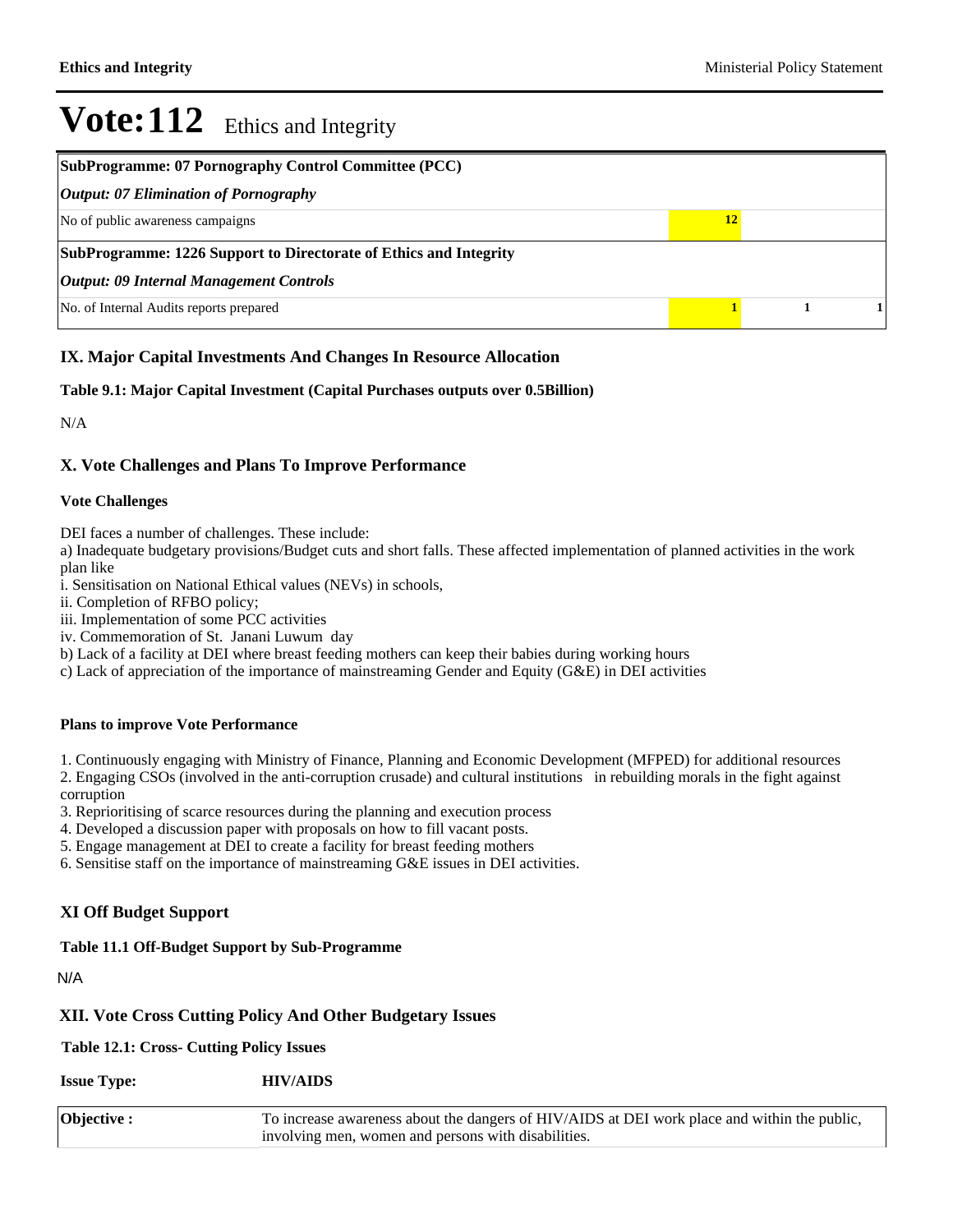| <b>Issue of Concern:</b>            | HIV/AIDS epidemic has robbed the country by taking lives of citizen and affected the economy by<br>spending a lot of money on drugs. There is need to raise awareness among the DEI staff and the<br>community                         |
|-------------------------------------|----------------------------------------------------------------------------------------------------------------------------------------------------------------------------------------------------------------------------------------|
| <b>Planned Interventions:</b>       | i) Organize, workshops/Seminars and invite HIV/AIDS experts to guide staff and management of<br>DEI on how to prevent the spread of HIV AIDS<br>ii) Provide free HIV voluntary counseling and testing to all staff, both women and men |
| <b>Budget Allocation (Billion):</b> | 0.020                                                                                                                                                                                                                                  |
| <b>Performance Indicators:</b>      | i) Number of Workshops/Conferences conducted to sensitize staff and community on HIV/AIDS<br>ii) Number of staff receiving the services                                                                                                |
| <b>Issue Type:</b>                  | Gender                                                                                                                                                                                                                                 |
| Objective:                          | To increase the awareness of both men and women on their roles and responsibilities in the fight<br>against corruption and moral decadence.                                                                                            |
| <b>Issue of Concern:</b>            | Limited involvement of women in rebuilding Ethics and Integrity                                                                                                                                                                        |
| <b>Planned Interventions:</b>       | Increase the participation of women during all DEI workshops.                                                                                                                                                                          |
| <b>Budget Allocation (Billion):</b> | 0.200                                                                                                                                                                                                                                  |
| <b>Performance Indicators:</b>      | Number of women participating during DEI workshops/conferences.                                                                                                                                                                        |
| <b>Issue Type:</b>                  | <b>Enviroment</b>                                                                                                                                                                                                                      |
| Objective:                          | To sensitise the public, men, women, children, the elderly and persons with disabilities in all<br>regions in Uganda to cherish and uphold the values of preserving the environment.                                                   |
| <b>Issue of Concern:</b>            | Environmental degradation                                                                                                                                                                                                              |
| <b>Planned Interventions:</b>       | During workshops and conferences to disseminate the national ethical values of Uganda<br>emphasizing the significance of respecting the environment and the dangers related to<br>environmental degradation                            |
| <b>Budget Allocation (Billion):</b> | 0.020                                                                                                                                                                                                                                  |
| <b>Performance Indicators:</b>      | Number of Workshops/Conferences conducted to sensitize the public on the national ethical values<br>of Uganda                                                                                                                          |

## **XIII. Personnel Information**

## **Table 13.1 Staff Establishment Analysis**

| <b>Title</b>                                                           | <b>Salary Scale</b> | <b>Number Of Approved Positions</b> | <b>Number Of Filled Positions</b> |
|------------------------------------------------------------------------|---------------------|-------------------------------------|-----------------------------------|
| <b>Assistant Commissioner Ethics</b><br>Compliance                     | U1S                 |                                     | $\Omega$                          |
| <b>Assistant Commissioner Ethics</b><br>Policy & Standards             | U1S                 |                                     | $\vert$                           |
| <b>Assistant Commissioner Religious</b><br>Affairs ( $M &E$ )          | U1S                 |                                     | $\Omega$                          |
| <b>Assistant Commissioner Religious</b><br>Affairs, Policy & Standards | U1S                 |                                     | $\Omega$                          |
| <b>Commissioner Ethics Compliance</b>                                  | U <sub>1</sub> SE   |                                     | $\Omega$                          |
| Commissioner Ethics Policy &<br><b>Standards</b>                       | U1SE                |                                     | $\vert$                           |
| <b>Commissioner Religious Affairs</b>                                  | U <sub>1</sub> SE   |                                     | 0                                 |